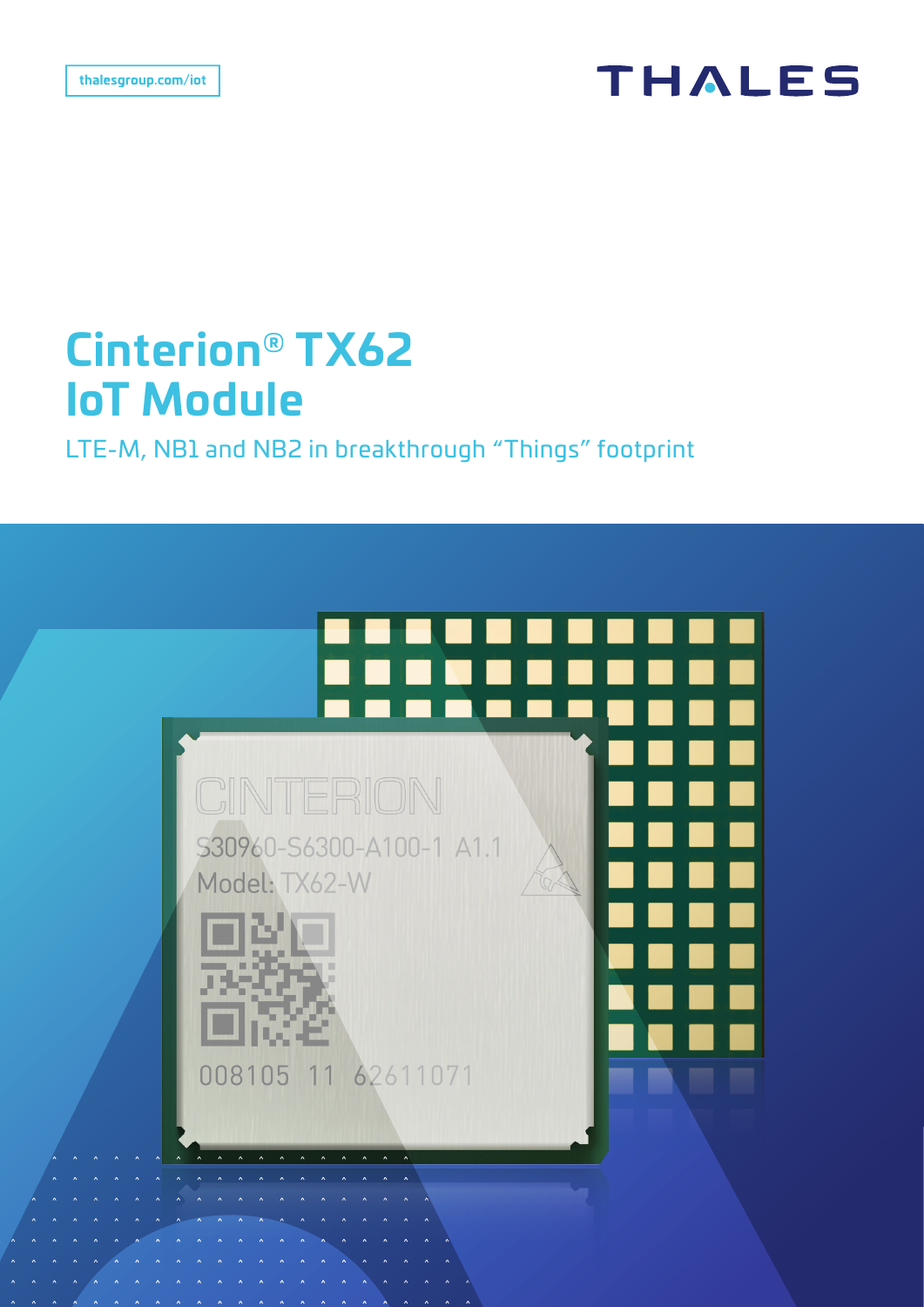# **Cinterion® TX62 IoT Module**

LTE-M, NB1 and NB2 in breakthrough "Things" footprint



# **TX62**



#### Multiple MTC Technologies for **Global Connectivity**

- 1 3GPP Rel.14 Cat.M1, Cat.NB1, Cat. NB2
- **I** Global LPWA from a single package

#### Breakthrough Things Footprint

- **Compact form factor developed for the** needs of small, battery-operated devices.
- **Large surface pads for improved** soldering and reduced SMT warpage
- **I** Easy routing and optimized antenna position



#### Ultra Integrated for Lower Total Cost of Ownership

- Ultra integrated module featuring a processor to run your entire application
- Embedded GNSS multi constellation (GPS, Galileo, Glonass, Beidou)



#### State of the Art Secure Services

- **Pre-provisioned digital identities in the** roof of device
- **F** Embedded eSIM option
- Secure key store

#### Easy Connectivity and Lifecycle **Management**



- **I** Secure enrollment into main cloud platforms including AWS IoT Core or Azure IoT Hub
- Remote update and device management

The Cinterion® TX62 IoT Module delivers global LTE-M, NB-IoT (NB1 and NB2) connectivity from a single SKU and it is the first Thales product to adopt the revolutionary "Things" footprint. The compact form factor has been engineered to facilitate the design of small, battery-operated LPWA cellular devices such as small payment terminals, connected sensors, track and trace solutions, meterings application, monitoring for smart homes, cities and agriculture.

# Key Features:

The highly efficient Cinterion TX62 delivers global LPWAN LTE connectivity from a single SKU leveraging mature Rel. 14 second generation Cat. M1/NB1/NB2. The ultra-integrated IoT module's unique architecture allows the flexibility to run applications with a host processor or inside the module itself using the integrated processor dedicated to customer application for onboard processing, which optimizes the size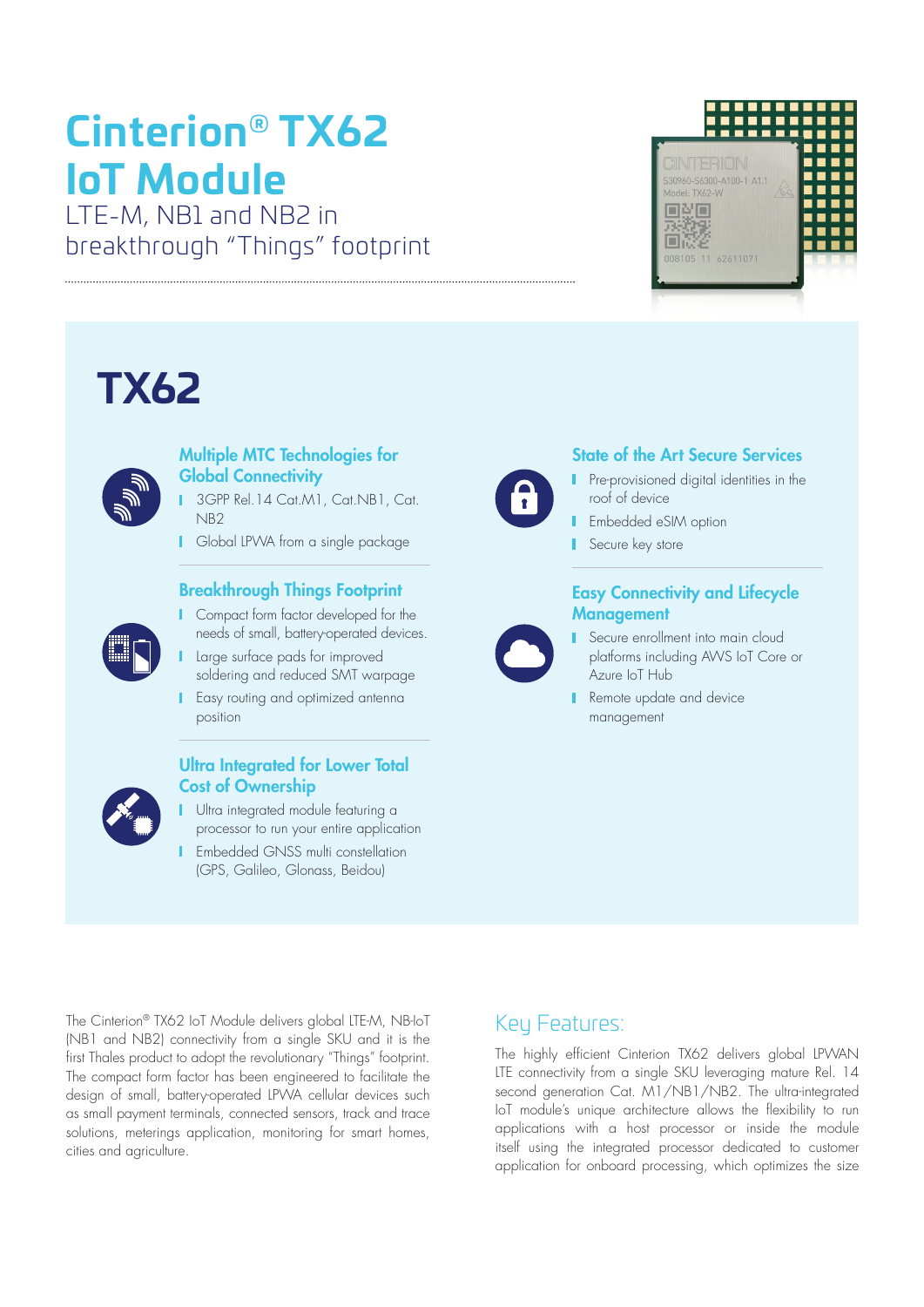and cost of your solution. TX62 supports optimized 3GPP power modes PSM and eDRx revolutionizing design possibilities for battery-operated cellular devices. State of the art security features include trusted identities pre-integrated in the root of the module during manufacturing plus secure key storage and certificate handling to protect the device and data and enable trustful enrollment in cloud platforms. An optional integrated Thales eSIM further simplifies manufacturing and logistics while providing flexibility in the field with easy remote provisioning and dynamic subscription updates. All this combined to Integrated GNSS support (GPS/Galileo/ GLONASS) provides a steady stream of timing and location information for precision positioning data anywhere in the world, making TX62 perfect also for small trackers devices.. What's more, the TX62 is supported by Cinterion® IoT Suite Services, an optional platform that manages the connectivity, lifecycle and security of IoT solutions ensuring continuity and long life.

### Things footprint revolutionizes small, battery-operated industrial IoT

The tiny  $15 \times 15$  mm Things footprint is revolutionizing possibilities for exceptionally small, battery-operated cellular IoT devices. The footprint design features an optimized, pad position and pitch to prevents PCB warpage while taking full advantage of affordable PCB technology. In addition, the position of antennas and ground maximizes RF performance.

### Embedded processing lowers TCO

TX62 device features an integrated processor with Real-Time Operating System (RTOS), enabling hostless architecture offered with SDK to build and run your entire application on the small feature-packed module.

### Optional Thales eSIM simplifies and secures IoT connectivity

An embedded Thales SIM strengthens security, authenticates devices, encrypts data and securely manages connections to cellular networks. It works seamlessly with Thales's subscription management solution to maintain connectivity for the lifecycle of devices. All this simplifies integration, manufacturing and logistics and lowers TCO.

# Cinterion® TX62 Features

### General Features

- **3GPP Rel.14 Compliant Protocol**
- LTE Cat. M1/NB1/NB2
- Compatible with Cinterion® Things footprint
- **FDD-LTE Bands:** 1, 2, 3, 4, 5, 8, 12, 13, 14, 18, 19, 20, 25, 26, 27, 28, 66, 71, 85
- Data only / voice variant(\*)
- **LTE Cat.M1** DL: max. 300 kbps, UL: max. 1.1 Mbps
- **LTE Cat.NB1** DL: max. 27 kbps, UL: max. 63 kbps
- **LTE Cat NB2** DL: max. 124 kbps, UL: max. 158 kbps
- **LTE Power Class 5 (20 dBm)**
- **DRX (0.8mA 81.92s eDRx and PSM 4.5pA)**
- **I** Embedded IPv4 and IPv6 TCP/IP stack access via AT command and transparent TCP/UDP services
- I Internet Services: TCP server/client, UDP client, DNS, Ping, HTTP client, FTP client, MQTT client
- Secure Connection with TLS/DTLS
- Secure boot
- Integrated GNSS support (GPS/BeiDou/Galileo/ GLONASS
- 1 2 High-speed 8 line serial interface
- UICC and U/SIM card interface 1.8V (embedded MIM option)
- SPI, I2C, PWM signal line, GPIO's
- **ADC** interface